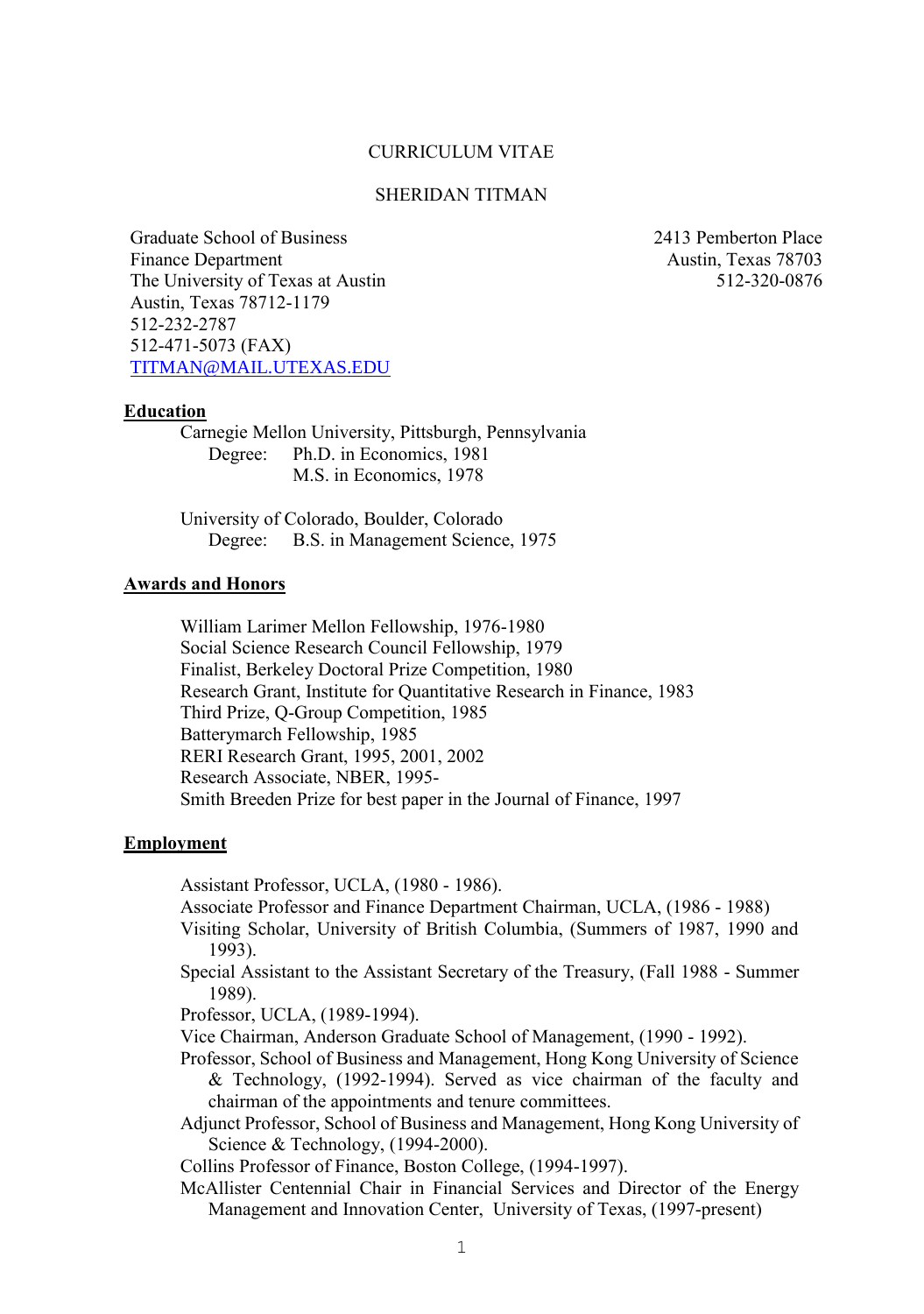## **Academic Publications**

- "The Effects of Anticipated Inflation on Housing Market Equilibrium," Journal of Finance, June 1982.
- "Factor Pricing in a Finite Economy," (with Mark Grinblatt), Journal of Financial Economics, December 1983.
- "The Effect of Capital Structure on a Firm's Liquidation Decision," Journal of Financial Economics, March 1984.
- "The Valuation Effects of Stock Splits and Stock Dividends," (with Mark Grinblatt and Ronald Masulis), Journal of Financial Economics, December 1984.
- "The Effect of Forward Markets on the Debt-Equity Mix of Investor Portfolios and the Optimal Capital Structure of Firms," Journal of Financial and Quantitative Analysis, March 1985.
- "Urban Land Prices Under Uncertainty," American Economic Review, June 1985.
- "Approximate Factor Structures: Interpretations and Implications for Empirical Tests," (with Mark Grinblatt), Journal of Finance, December 1985.
- "Information Quality and the Valuation of New Issues," (with Brett Trueman), Journal of Accounting and Economics, June 1986.
- "Risk and the Performance of Real Estate Investment Trusts: A Multiple Index Approach," (with Arthur Warga), AREUEA Journal, Fall 1986.
- "The Relation Between Mean-Variance Efficiency and Arbitrage Pricing," (with Mark Grinblatt), Journal of Business, January 1987.
- "The Determinants of Capital Structure," (with Roberto Wessels), Journal of Finance, March 1988.
- "Stock Returns as Predictors of Interest Rates and Inflation," (with Arthur Warga), Journal of Financial and Quantitative Analysis, March 1989.
- "An Explanation of Accounting Income Smoothing," (with Brett Trueman), Journal of Accounting Research, May 1989.
- "Adverse Risk Incentives and the Design of Performance-Based Contracts," (with Mark Grinblatt), Management Science, July 1989.
- "Mutual Fund Performance: An Analysis of Quarterly Portfolio Holdings," (with Mark Grinblatt), Journal of Business, July 1989.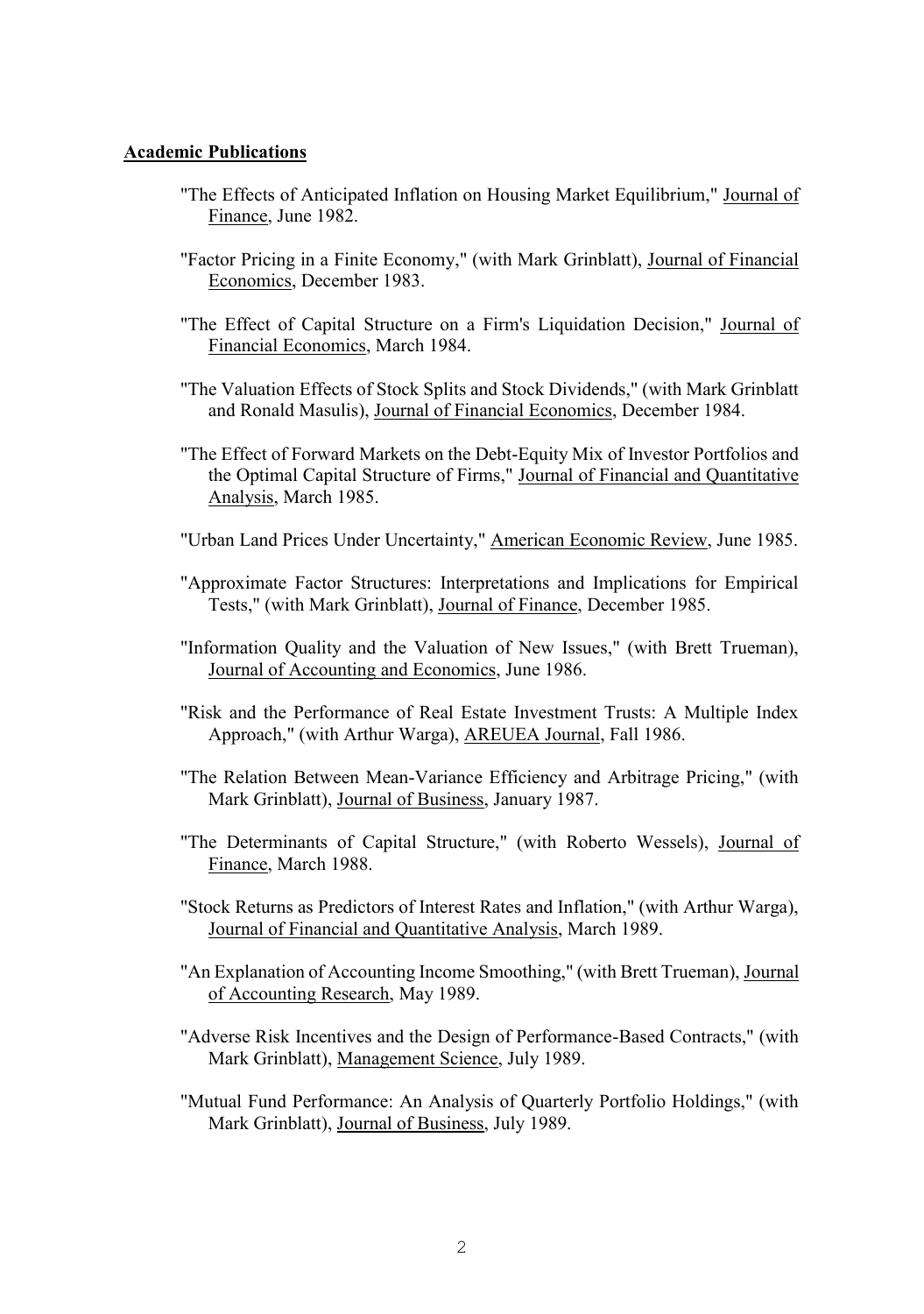- "Valuing Commercial Mortgages: An Empirical Investigation of the Contingent Claims Approach to Pricing Risky Debt," (with Walter Torous), Journal of Finance, June 1989.
- "Portfolio Performance Evaluation: Old Issues and New Insights," (with Mark Grinblatt), Review of Financial Studies, Fall 1989.
- "Share Tendering Strategies and the Success of Hostile Takeover Bids," (with David Hirshleifer), Journal of Political Economy, April 1990.
- "Taxes and Dividend Policy," (with Eli Talmor), Financial Management, Summer 1990.
- "Financial Policy and a Firm's Reputation for Product Quality," (with Vojislav Maksimovic), Review of Financial Studies, Spring 1991.
- "The Postmerger Shareprice Performance of Acquiring Firms," (with Julian Franks and Robert Harris), Journal of Financial Economics, March 1991.
- "Interest Rate Swaps and Corporate Financing Choices," Journal of Finance, September 1992.
- "The Persistence of Mutual Fund Returns," (with Mark Grinblatt), Journal of Finance. December 1992.
- "Returns to Buying Winners and Selling Losers: Implications for Stock Market Efficiency," (with Narasimhan Jegadeesh), Journal of Finance, March 1993.
- "Performance Measurement without Benchmarks: An Examination of Mutual Fund Returns," (with Mark Grinblatt), Journal of Business, January 1993.
- "The Characteristics of Leveraged Buyout Firms," (with Tim Opler), Journal of Finance, December 1993.
- "Financial Distress and Corporate Performance," (with Tim Opler), Journal of Finance, July 1994.
- "A Study of Monthly Mutual Fund Returns and Performance Evaluation Techniques," (with Mark Grinblatt), Journal of Financial and Quantitative Analysis, September 1994.
- "Security Analysis and Trading Patterns When Some Investors Receive Private Information Before Others," (with David Hirshleifer and Avanidhar Subrahmanyam), Journal of Finance, December 1994.
- "Short Horizon Return Reversals and the Bid-Ask Spread," (with Narasimhan Jegadeesh), Journal of Financial Intermediation, 1995.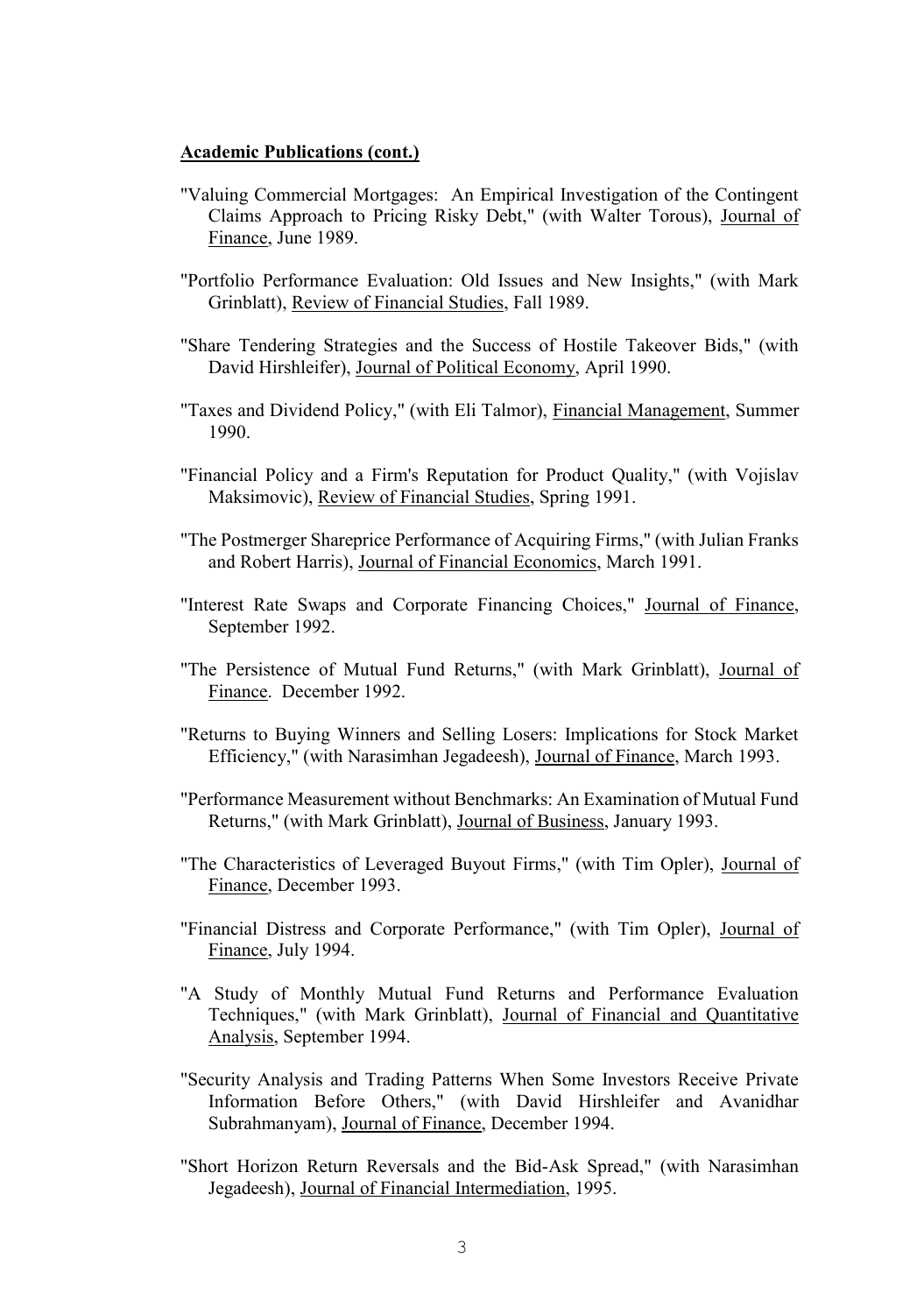- "Overreaction, Delayed Reaction and Contrarian Profits," (with Narasimhan Jegadeesh), Review of Financial Studies, 1995.
- "Momentum Investment Strategies, Portfolio Performance and Herding: A Study of Mutual Fund Behavior," (with Mark Grinblatt and Russ Wermers), American Economic Review, 1995.
- "Evidence on the Characteristics of Cross Sectional Variation in Stock Returns," (with Kent Daniel), Journal of Finance, 1997.
- "Measuring Mutual Fund Performance with Characteristic Based Benchmarks," (with Kent Daniel, Mark Grinblatt, and Russ Wermers), Journal of Finance, 1997.
- "Pricing Strategy and Financial Policy," (with Sudipto Dasgupta), Review of Financial Studies, 1998.
- "Understanding Stock Market Volatility: The Case of Korea and Taiwan," Pacific Basin Finance Journal, 1998.
- "The Going Public Decision and the Development of Financial Markets," (with Avanidhar Subrahmanyam), Journal of Finance, 1999.
- "Debt and Corporate Performance: Evidence From Unsuccessful Takeovers," (with Assem Safieddine), Journal of Finance, 1999.
- "Do Real Estate Prices and Stock Prices Move Together? An International Analysis," (with Dan Quan), Real Estate Economics, 1999.
- "Tax-Motivated Trading and Price Pressure: An Analysis of Mutual Fund Holdings," (with Scott Gibson and Assem Safieddine), Journal of Financial and Quantitative Analysis, 2000.
- "Explaining the Cross-Section of Stock Returns in Japan: Factors or Characteristics?" (with Kent Daniel and John Wei), Journal of Finance, 2001.
- "Profitability of Momentum Strategies: An Evaluation of Alternative Explanations" (with Narasimhan Jegadeesh), Journal of Finance, 2001.
- "The Debt-Equity Choice," (with Armen Hovakimian and Tim Opler), Journal of Financial and Quantitative Analysis, 2001.
- "Why Real Interest Rates, Cost of Capital and Price/Earnings Ratios Vary across Countries." (with Bhagwan Chowdhry), Journal of International Money and Finance, 2001.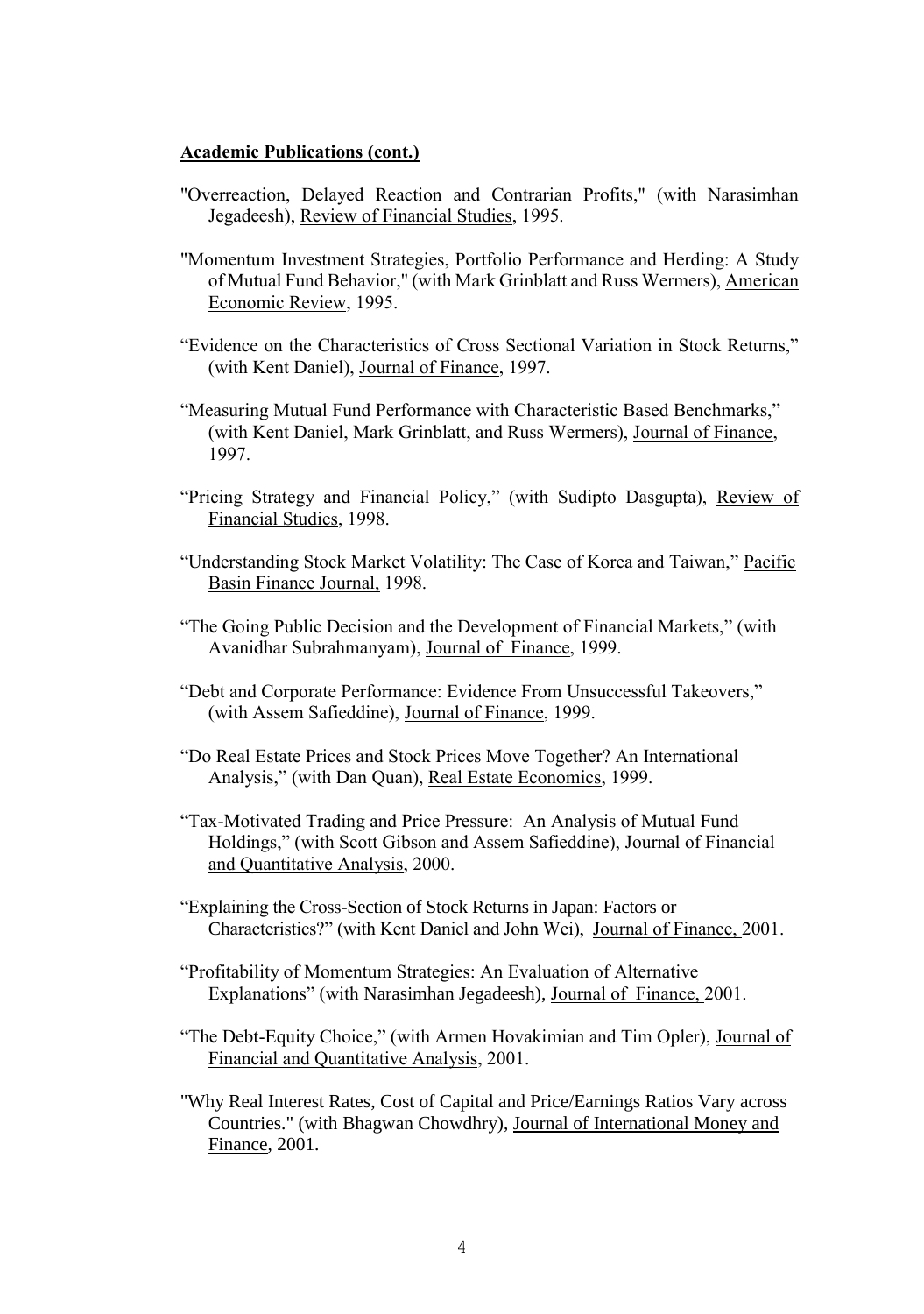- "Feedback from Stock Prices to Cash Flows." (with Avanidhar Subrahmanyam), Journal of Finance, 2001.
- "Financial Development, Real Estate Development and Economic Development," International Real Estate Review, 2001.
- "The Modigliani and Miller Theorem and the Integration of Financial Markets," Financial Management, 2002.
- "Cross-Sectional and Time-Series Determinants of Momentum Returns" (with Narasimhan Jegadeesh), Review of Financial Studies, 2002.
- Discussion of "Underreaction to Self-Selected News Events" Review of Financial Studies, 2002.
- "Building the IPO Order Book: Underpricing and Participation Constraints with Costly Information," (with Ann Sherman), Journal of Financial Economics, 2002.
- "Intra-Industry Momentum: The Case of REITs," (with Andy Chui and K.C. John Wei), Journal of Financial Markets, 2003.
- "The Cross-section of Expected REIT Returns," (with Andy Chui and K.C. John Wei), Real Estate Economics, 2003.

"Market Imperfections, Investment Optionality and Default Spreads," (with Stathis Tompaidis, and Sergey Tsyplakov), Journal of Finance, 2004.

- "Capital Investments and Stock Returns," (with K.C. John Wei and Feixue Xie) Journal of Financial and Quantitative Analysis, 2004.
- "Corporate Investment with Financial Constraints: Sensitivity of Investment to Funds from Voluntary Asset Sales," (with Gayane' Hovakimian), Journal of Money, Credit and Banking, 2006.
- "Determinants of Credit Spreads in Commercial Mortgages," (with Stathis Tompaidis, and Sergey Tsyplakov), Real Estate Economics, 2005.
- "Market Reactions to Tangible and Intangible Information," (with Kent Daniel), Journal of Finance, 2006.
- "Changes in Institutional Ownership and Stock Returns: Assessment and (with Richard Sias and Laura Starks), Journal of Business, 2006.
- "The Effect of Corporate Governance on Investment: Evidence from Real Estate Investment Trusts," (with Jay Hartzell and Libo Sun), Real Estate Economics, 2006.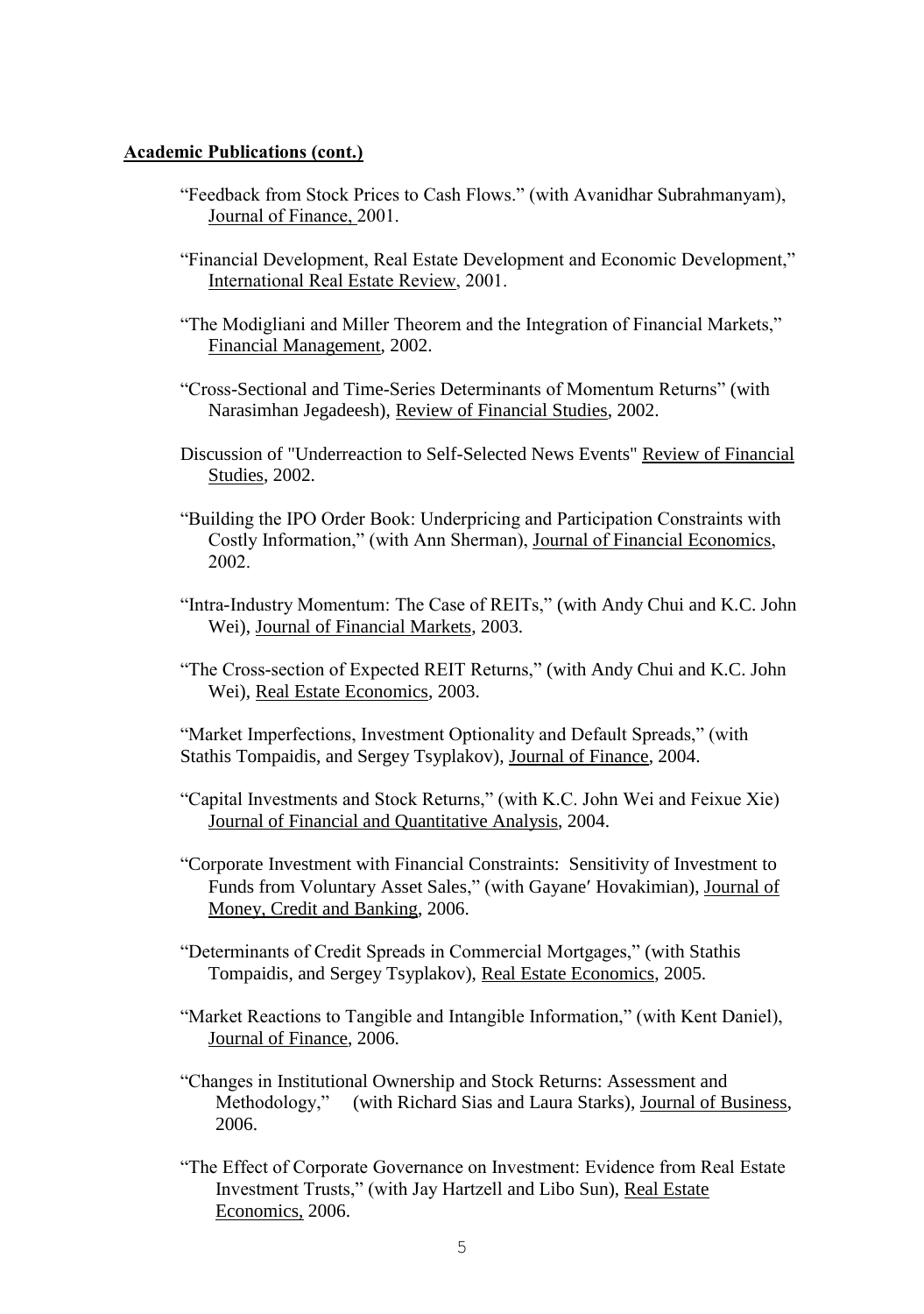- "Feedback and the Success of Irrational Investors," (with David Hirshleifer and Avanidhar Subrahmanyam), Journal of Financial Economics, 2006.
- "Firms' Histories and their Capital Structures," (with Ayla Kayhan), Journal of Financial Economics, 2007.
- "An Equilibrium, Analysis of Exhaustible Resource Investments," (with Murray Carlson and Zeigham Khokher), Journal of Finance, 2007.
- "Firm Location and the Creation and Utilization of Human Capital," (with Andres Almazan and Adolfo de Motta), Review of Economic Studies, 2007.
- "A Dynamic Model of Optimal Capital Structure," (with Sergey Tsyplakov), Review of Finance, 2007.
- "Why do Firms Hold So Much Cash? A Tax-Based Explanation," (with Fritz Foley, Jay Hartzell, and Garry Twite), Journal of Financial Economics, 2007.
- "Financial Constraints, Competition and Hedging in Industry Equilibrium," (with Tim Adams and Sudipto Dasgupta), Journal of Finance, 2007.
- "Individual Investor Trading and Stock Returns," (with Ron Kaniel and Gideon Saar), Journal of Finance, 2008.

"Empirical Capital Structure: A Review," (with Chris Parsons), Foundations and Trends in Finance, 2009.

"Firm's Stakeholders and the Costs of Transparency," (with Andres Almazan and Javier Suarez), Journal of Economics & Management Strategy, 2009.

"Capital Investments and Stock Returns in Japan," (with John Wei and Feixue Xie), International Review of Finance, 2009.

"Individualism and Momentum around the World," (with Andy Chui and John Wei), Journal of Finance, 2010.

"Financial Structure, Acquisition Opportunities, and Firm Locations", (with Andres Almazan, Adolfo de Motta, and Vahap Uysal), Journal of Finance, 2010.

"The Leverage of Hedge Funds," Financial Research Letters, 2010.

"Alternative Benchmarks for Evaluating REIT Mutual Fund Performance," (with Jay Hartzell and Toby Muhlhofer), Real Estate Economics, 2010.

"Originator Performance, CMBS Structures and Yield Spreads of Commercial Mortgages," (with Sergey Typlakov), Review of Financial Studies, 2010.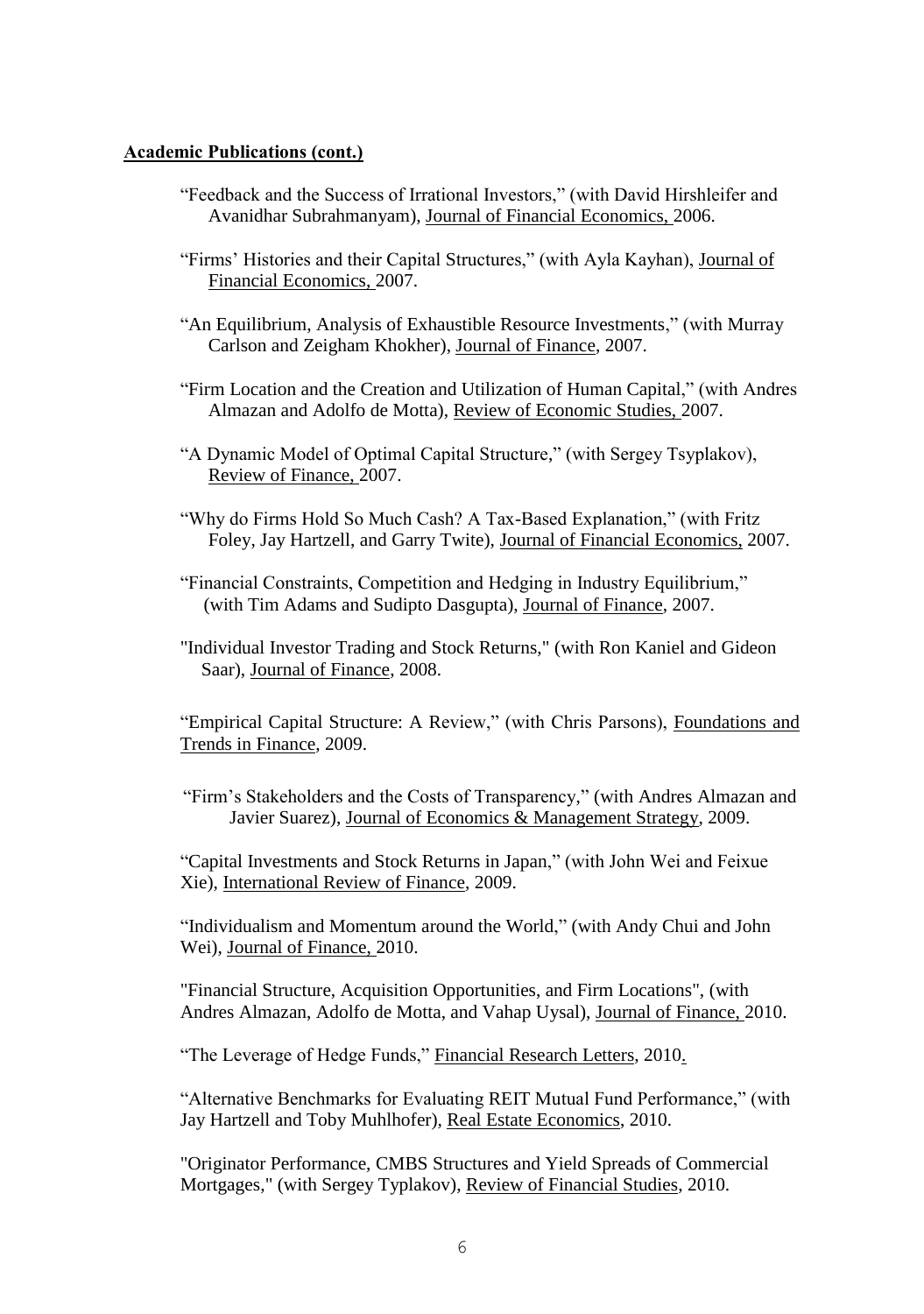"Predicting systematic risk: Implications from growth options," (with Eric Jacquier and Atakan Yalçın), Journal of Empirical Finance, 2010.

"Do the Best Hedge Funds Hedge?" (with Cristian-Ioan Tiu), Review of Financial Studies, 2011.

"Momentum," (with Narasimhan Jegadeesh), Annual Review of Financial Economics, 2011.

"An International Comparison of Capital Structure and Debt Maturity Choices," (with Joseph Fan and Garry Twite), Journal of Financial and Quantitative Analysis, 2012.

"Individual Investor Trading and Return Patterns Around Earnings Announcements," (with Ron Kaniel, Shuming Liu, and Gideon Saar), Journal of Finance, 2012.

"Are Corporate Default Probabilities Consistent with the Static Tradeoff Theory?" (with Armen Hovakimian and Ayla Kayhan), Review of Financial Studies, 2012.

"Urban Density, Law and the Duration of Real Estate Leases," (with Garry Twite), Journal of Urban Economics, 2013.

"Presidential Address : Financial Markets and Investment Externalities," Journal of Finance, 2013.

"Financial Market Shocks and the Macroeconomy." (with Avanidhar Subrahmanyam), Review of Financial Studies, 2013.

"Institutional Investors as Monitors of Corporate Diversification Decisions: Evidence from Real Estate Investment Trusts," (with Jay Hartzell and Libo Sun), Journal of Corporate Finance, forthcoming.

"Market Development and the Asset Growth Effect: International Evidence," (with K.C. John Wei and Feixue Xie) Journal of Financial and Quantitative Analysis, forthcoming.

"REIT and Commercial Real Estate Returns: A Post Mortem of the Financial Crisis," (with Garry Twite), Real Estate Economics, 2014.

"Urban Vibrancy and Corporate Growth" (with Casey Dougal and Chris Parsons), Journal of Finance, forthcoming.

#### **Professional Publications**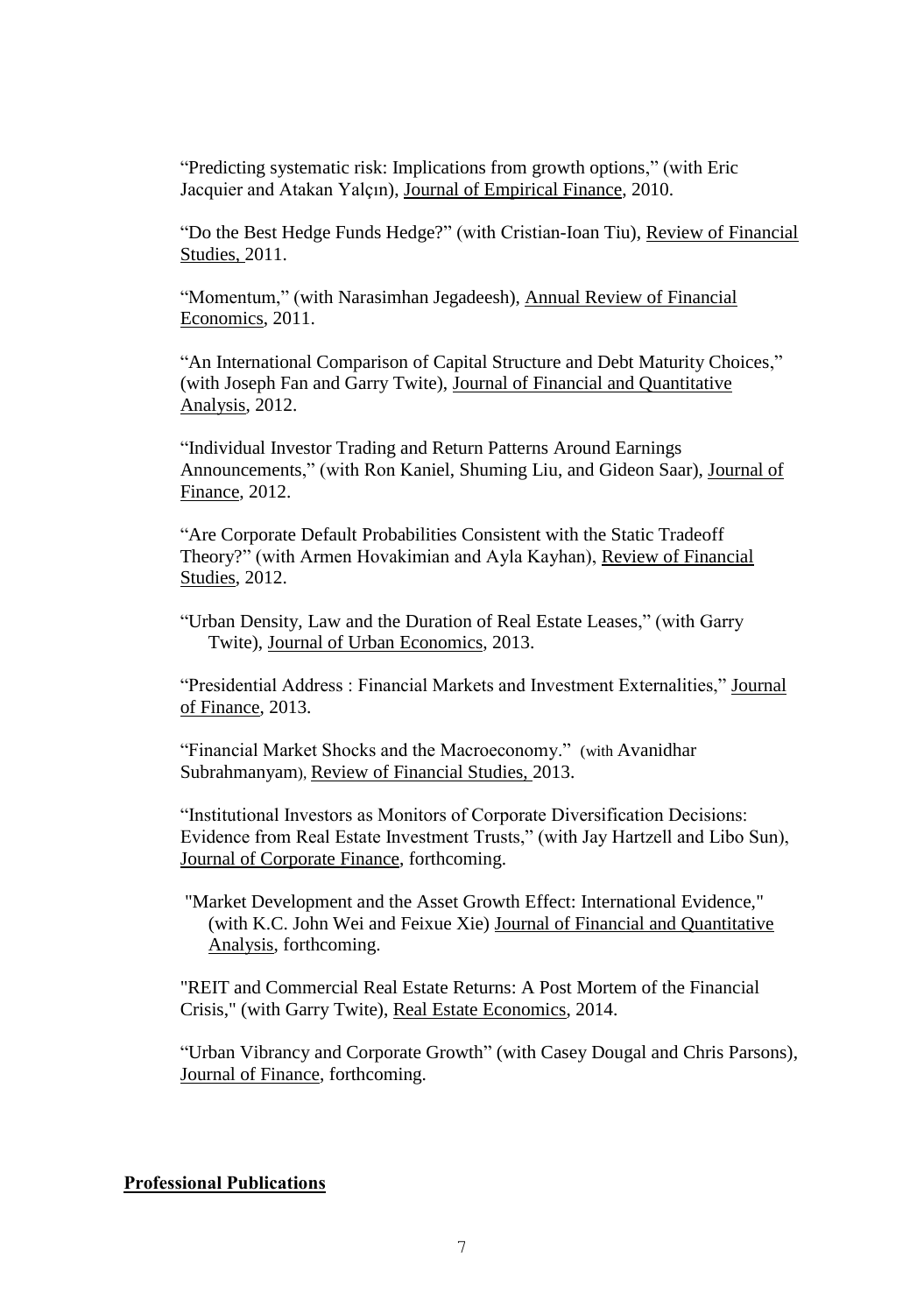- "An Integrated Approach to Corporate Risk Management," (with Alan Shapiro), Midland Corporate Finance Journal, 1985.
- "How Clients Can Win the Gaming Game," (with Mark Grinblatt), Journal of Portfolio Management, 1987.
- "How to Avoid Games Portfolio Managers Play," (with Mark Grinblatt), Institutional Investor Money Management Forum, 1989.
- "Commercial Real Estate Prices and Stock Market Returns: An International Analysis," (with Dan Quan), Financial Analyst Journal, 1997.
- "Corporate Liability Management: Designing Capital Structure to Create Shareholder Value," (with Tim Opler and Michael Saron), Journal of Applied Corporate Finance, 1997.

"Characteristics or Covariances?" (with Kent Daniel), Journal of Portfolio Management, 1998.

- "Market Efficiency in an Irrational World," (with Kent Daniel), Financial Analyst Journal, 1999.
- "The Capital Structure Choice: New Evidence for a Dynamic Tradeoff Model" (with Tim Opler and Armen Hovakimian), Journal of Applied Corporate Finance, 2002.

"Single vs. Multiple Discount Rates: How to Limit 'Influence Costs' in the Capital Allocation Process," (with John Martin), Journal of Applied Corporate Finance, 2008.

"Accounting for Sovereign Risk When Investing in Emerging Markets," (with Ravi Anshuman and John Martin), Journal of Applied Corporate Finance, 2011.

"An Entrepreneur's Guide to Understanding the Cost of Venture Capital: Just how much does venture capital cost?" (with Ravi Anshuman and John Martin), Journal of Applied Corporate Finance, 2012.

"A Primer on the Economics of Shale Gas Production",-co-authored with Larry Lake, John Martin and Douglas Ramsey, Journal of Applied Corporate Finance, forthcoming 2013.

# **Books**

"Financial Markets and Corporate Strategy," (with Mark Grinblatt), Irwin-McGraw-Hill, 1998, 2001.

"Valuation: The Art and Science of Corporate Investment Decisions," (with John Martin), Addison-Wesley, 2007, 2010.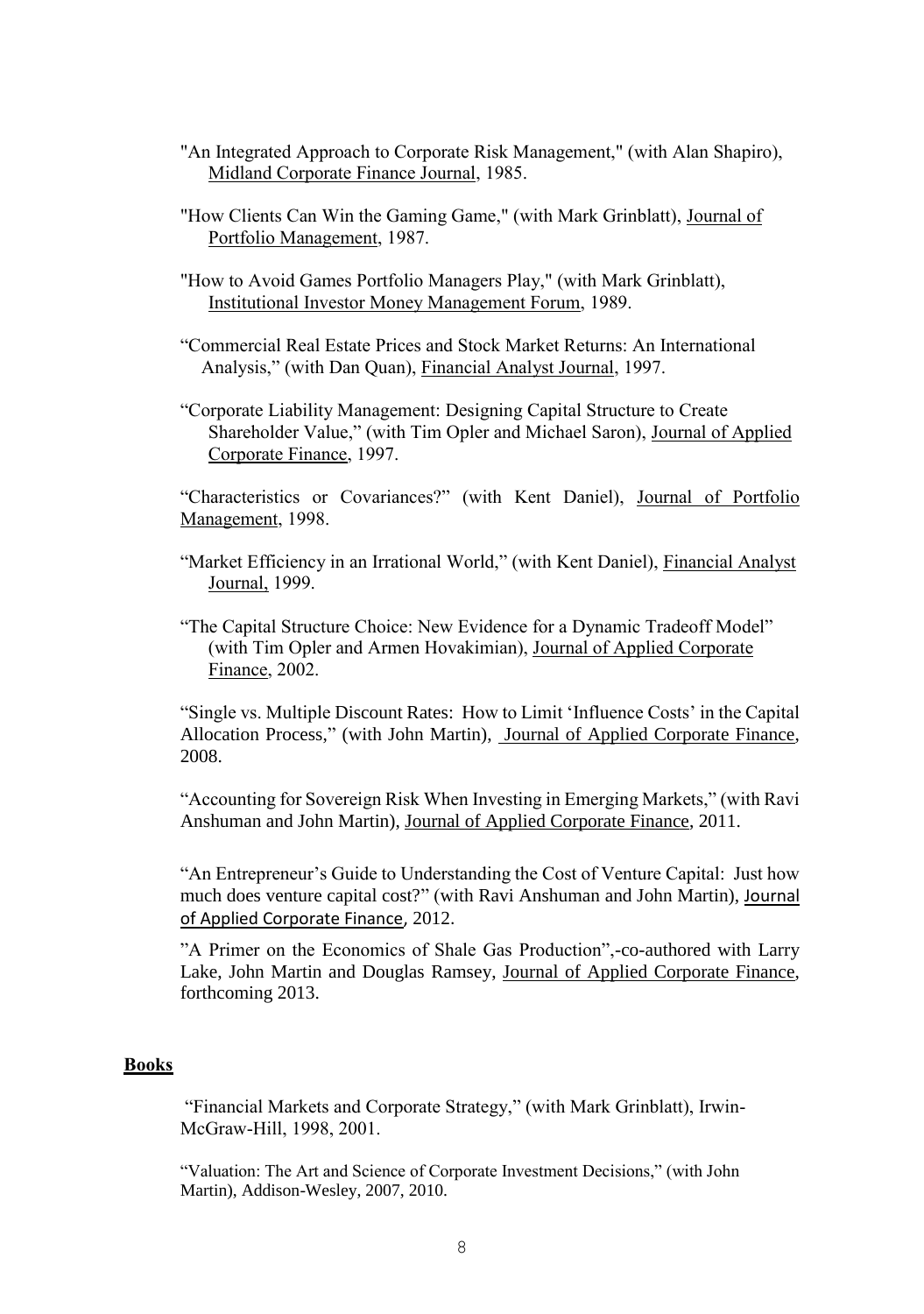"Financial Management: Principles and Applications," (with Arthur Keown and John Martin), Prentiss Hall, 2010, 2013.

# **Book Chapters**

- "The Impact of Debt on Management Incentives," in The High Yield Debt Market: Investment Performance and Economic Impact, (ed. Edward Altman), Dow Jones Irwin, Homewood, Illinois, 1990.
- "Issuing Equity Under Asymmetric Information," (with Kent Daniel), in North Holland Handbook of Finance, Jarrow, Maksimovic and Ziemba editors, North-Holland: Amsterdam, 1995.
- "Performance Evaluation," (with Mark Grinblatt), in North Holland Handbook of Finance, Jarrow, Maksimovic and Ziemba editors, North-Holland: Amsterdam, 1995.

"Corporate groups, financial liberalization and growth: The case of Indonesia," (with Andy Chui and K.C. John Wei), in Financial Structure and Growth, Demirguc-Kunt and Levine editors, MIT Press, 2001.

"Capital Structure and Corporate Strategy," (with Chris Parsons) in North Holland Handbook of Corporate Finance, Espen Eckbo editor, North-Holland: Amsterdam, 2007.